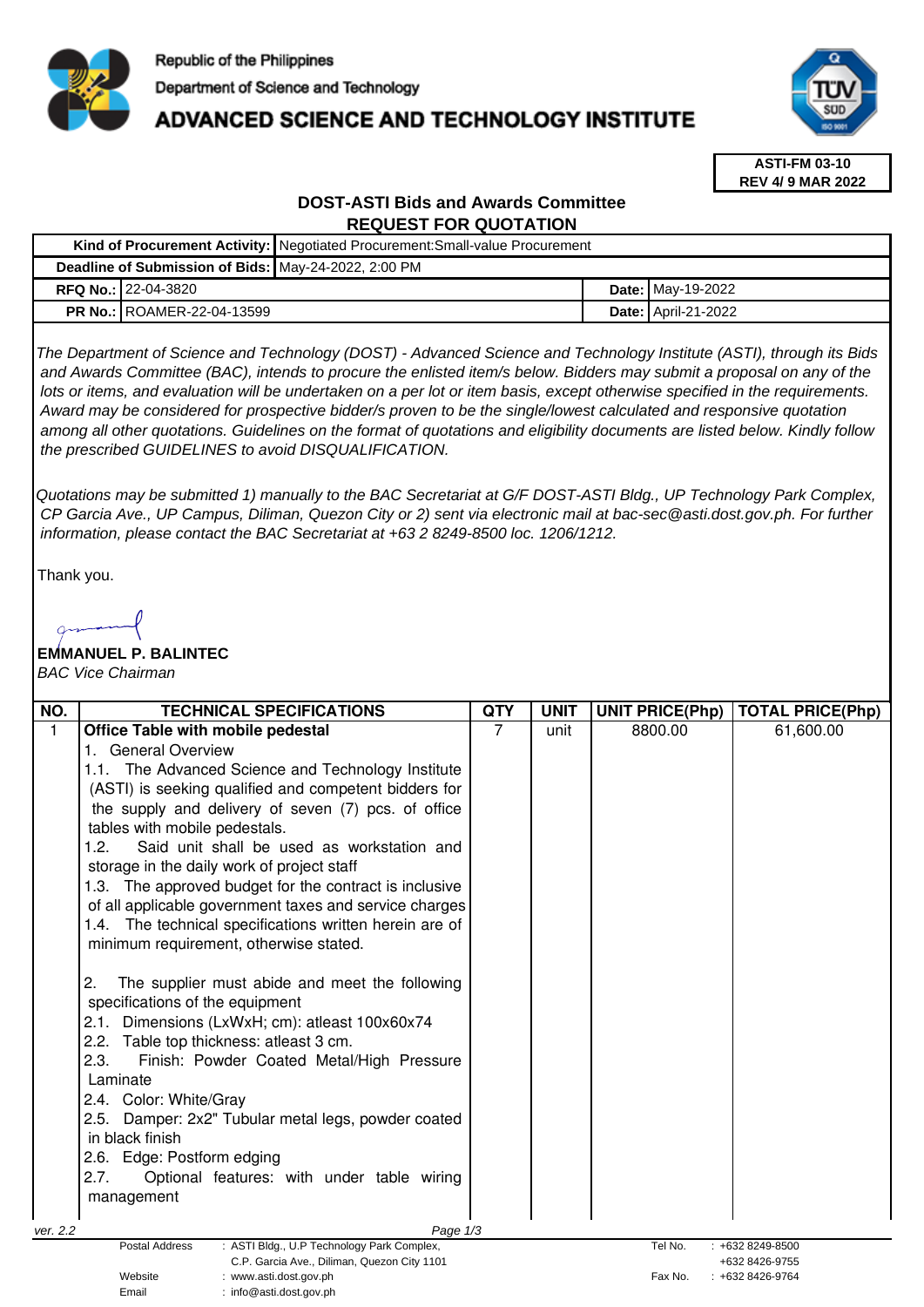| 2.8. Must include:<br>2.9. (1) Freestanding Table<br>2.10. (1) Steel mobile cabinet with following features:<br>2.10.1. No. of drawers: 3<br>2.10.2. Handle Type: Flush Handle<br>2.10.3.<br>Material: Steel construction with plastic<br>molded top and nylon slide for all drawers<br>2.10.4. Features: with locking mechanism and castors<br>2.10.5.<br>Finish: Powder Coated<br>Metal/High<br>PressureLaminate<br>2.10.6. Color: White/Gray<br>2.10.7. Containers: 2 drawers (with pencil tray) $+1$<br>filing<br>2.10.8. Caster: 55mm |  |               |
|--------------------------------------------------------------------------------------------------------------------------------------------------------------------------------------------------------------------------------------------------------------------------------------------------------------------------------------------------------------------------------------------------------------------------------------------------------------------------------------------------------------------------------------------|--|---------------|
| 2.10.9. Gauge: 0.9mm or #20 thickness<br>3. Warranty<br>3.1. Supplier warrants the item against defects in<br>manufacturing and shipping and delivery issues.<br>3.2. Defective and incorrect items shall be replaced.<br>3.3. Warranty Period: at least one year.<br>4. Payment and Delivery Terms<br>4.1. Price is inclusive of government taxes, delivery,<br>etc.<br>4.2. Delivery: 30 days upon issuance of NTP or before<br>June 10, 2022.<br>TOTAL APPROVED BUDGET FOR THE CONTRACT (ABC):                                          |  | Php 61,600.00 |

### **GUIDELINES**

#### **A. Content and Format of Quotations**

- 1. The Quotation/s must include the RFQ Number or the PR Number indicated above
- 2. Bidders must specify the BRAND NAMES and MODEL NAMES/NUMBER for the following goods:
	- a. Computer and electronic equipment and its accessories or peripherals
	- b. Software applications, programs, and digital licenses
	- c. Commercial off-the-shelf electronic devices or components
- 3. The Quotation/s must indicate the registered business name of the company (or individual), business address and contact number. It must also include the full name and signature of the company's authorized representative.
- 4. BIR Certificate of Registration for new DOST-ASTI suppliers.

#### **B. Eligibiliy Requirements**

Pursuant to Annex "H" or Consolidated Guidelines for the Alternative Methods of Procurement of the 2016 Implementing Rules and Regulations (IRR) of Republic Act (RA) No. 9184, the following documents shall be submitted except for Repeat Order, Shopping under Section 52.1(a), and Negotiated Procurement under Sections 53.1 (Two-Failed Biddings), and 53.5 (Agency-to-Agency):

#### **For Procurement of Goods**

- 1. Upon submission of quotation
	- a. Valid PhilGEPS Registration Number / Organization ID
	- b. Valid Mayor's/Business Permit
- 2. Upon issuance of Notice of Award (NOA)
	- a. Omnibus Sworn Statement (shall be required only for procurement projects with ABC above P50,000.00)
	- b. Income/Business Tax Return (For ABCs above P500,000.00)